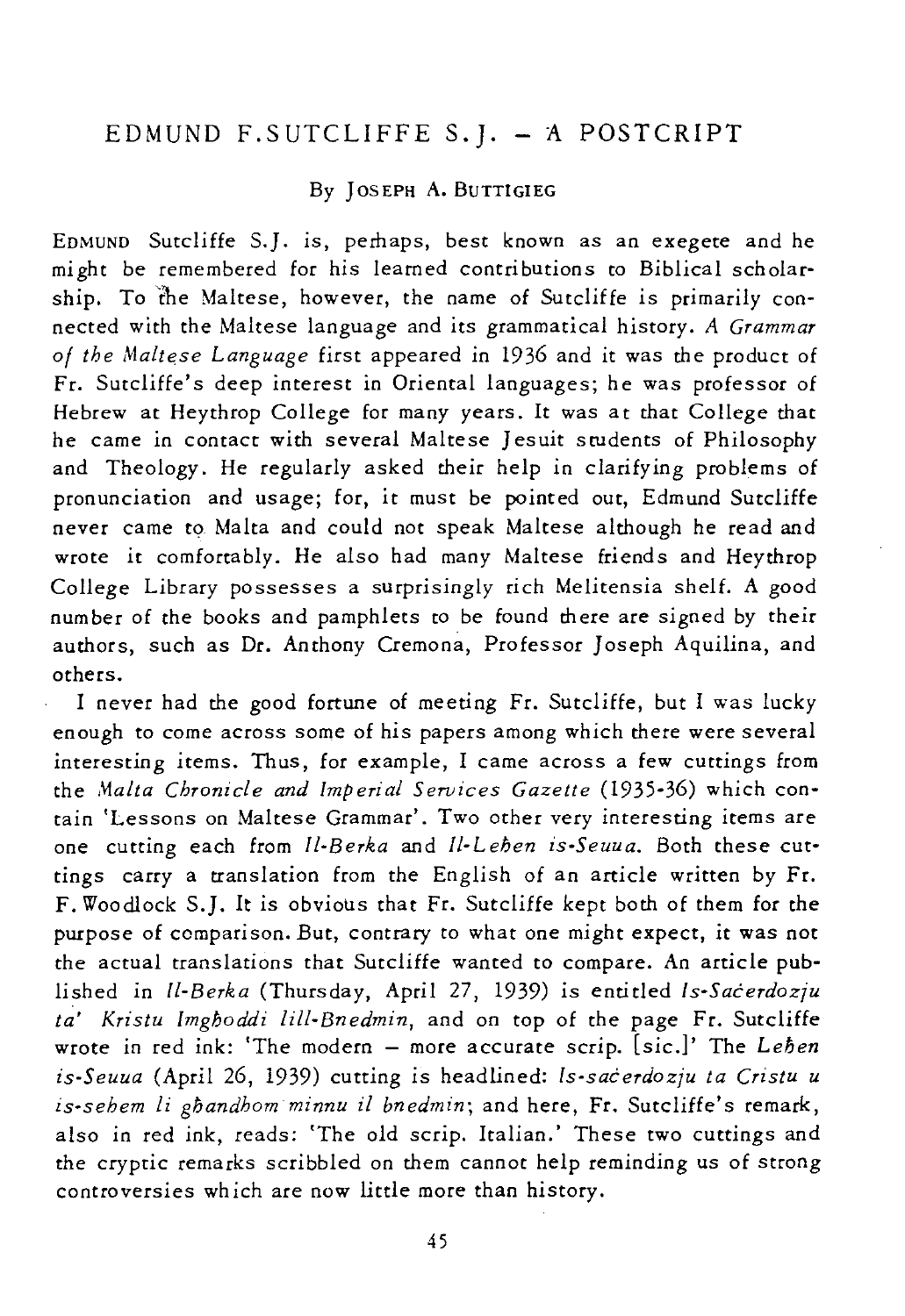Among the same papers I came across two other fascinating items. First of all, there was a letter written to Fr. Sutcliffe by an Irishman, Francis Walter Doheny, which carried suggestions for improving or expanding Sutcliffe's Maltese Grammar. I will reproduce the entire content of the letter because it is something of a collector's piece. I do not feel sufficiently qualified to evaluate and criticize the suggestions put forward by Francis Doheny but I may say that they seem very impractical and they reflect an attitude or approach to grammar and the teaching of language which would nowadays be regarded as old and obsolete. Naturally, *it* would have been marvellous, if possible, to find out what Fr. *Sutcliffe* himself thought of these suggestions. But I *will* expound a little on this in a moment.

The other *item,* definitely the most interesting of all, *is* Fr. Sutcliffe's own copy of his Maltese Grammar. This contains among *its* pages a few small papers *with* notes in Sutcliffe's own handwriting. These notes were, most probably, intended to be incorporated in a later edition of A *Grammar of the Maltese Language.* Since such an *edition* never came to print, the publication of these short notes should be of considerable interest to the Maltese scholar.

At this point we had better come back to the letter of Francis Waiter Doheny to Fr. Edmund Sutcliffe. This letter, which is typed rather un*tidily* and with many corrections in ink, consists *in six* quarto sheets typed on both sides. The first two sheets consist in a letter proper. The other four deal each *wi* th a different topic. This lerter *is* reproduced here in *its* entirety.

### MALTESE ORTHOGRAPHY AND SOME KINDRED MATTERS

(4 *Encs.)* 

Thomastown, Co. Kilkenny, Ireland

15th September, 1939

The Rev. Edmund F. Sutcliffe, S.J.,

Professor of Old Testament Exegesis

and Hebrew,

Heythrop College.

Chipping Norton, Oxfordshire, England

Reverend Dear Sir,

I have lately been in contact with your 'Grammar of the Maltese Language' (Oxford University Press), which I am sure I am correctly as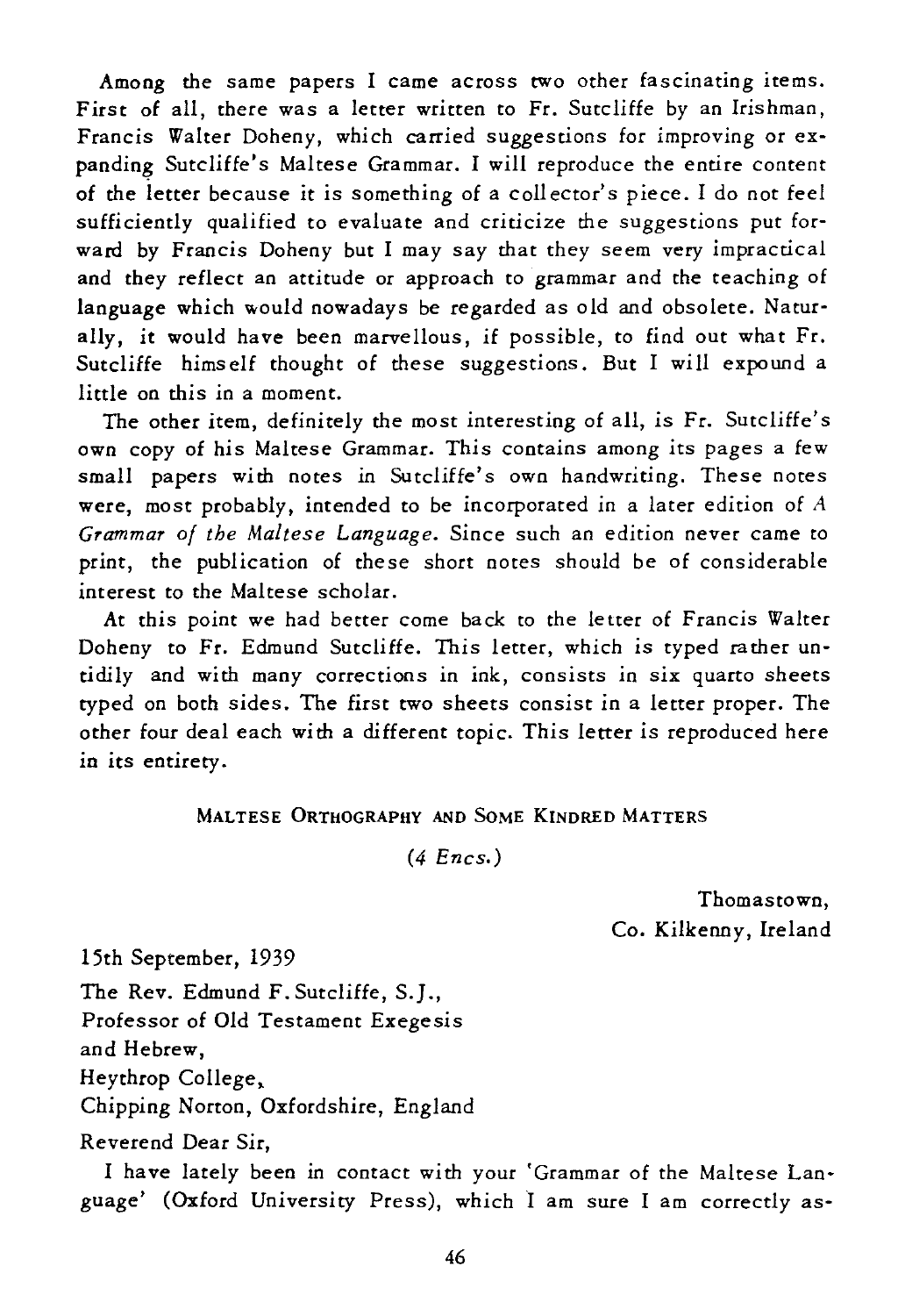*sessing* as a very learned and clear setting-out of the structure and details of this distinctive and interesting minor European tongue.

The sad outbreak of War has made somewhat unreasonable the matters with which I seek to trouble you in this letter and enclosures. Even if, however, as *is* quite possible, opportunity of handling them *is* effectively suspended till the blessings of Peace return, they then will still be of 'live' interest, and with my personalia of health, etc., probably much more uncertain than yours, and your facilities of transferring them to some other relevant quarter, *if* failure of hea lth or like personal circumstances arose (as I hope very much will not, over a span of many years), *it* seems preferable to communicate with you, despite the war and its direct and indirect difficulties.

The Maltese Literary Association mentioned *in* the Preface (p. *vi)* to your Grammar, *if* still current, as *it* doubtless *is* - this letter being subject to censorship, it seems preferable not to give *its* name in *its* littleknown (Maltese) language, as the words would be of unknown meaning, and I thus refer to it by English words describing it  $-$  would probably be a very suitable quarter to handle the subject of both the 'Orthography' and the '500 Most Frequent Words' memoranda enclosed.

It would seem highly desirable to have the '500 Words' matter handled for Latin also, and I am sure that the authoritativeness, on matters of that language, of some Catholic bodies in Rome, with which you would have special facilities of direct or indirect communication or contact, would be recognised in all quarters.

The details set out in the 'Orthography' memorandum correlate with corresponding needs and opportunities of supplying them, to be found (in widely varying degrees) among most of the Latin Alphabet European languages, Polish *(it* is sadly seasonable, or unseasonable, to note) being the European language for which this holds good in maximum degree.

The superiority of 'diacritical' letters over digraphs, such as ch, CZ, ty, &c, is a practically 'won-out' fact, in East Central Europe, where the former have been in course of superseding the latter for about 100 years past (gaining place in Latvian, only about 1920). The superiority of 'borrowed' letters over diacritically marked ones is just as real, but as yet not recognised, though it has in its favour, as a quasi-'possessory' circumstance, the widespread dislike of persons of English mothertongue, as a whole, to use diacritically marked letters in English.

The Cyrillic sign for G (suggested for Maltese Ghain in the memorandum), with down-stem for small-letter, ought to be made the ordinary sign for G g (displacing these latter forms, of which the capital *is* too similar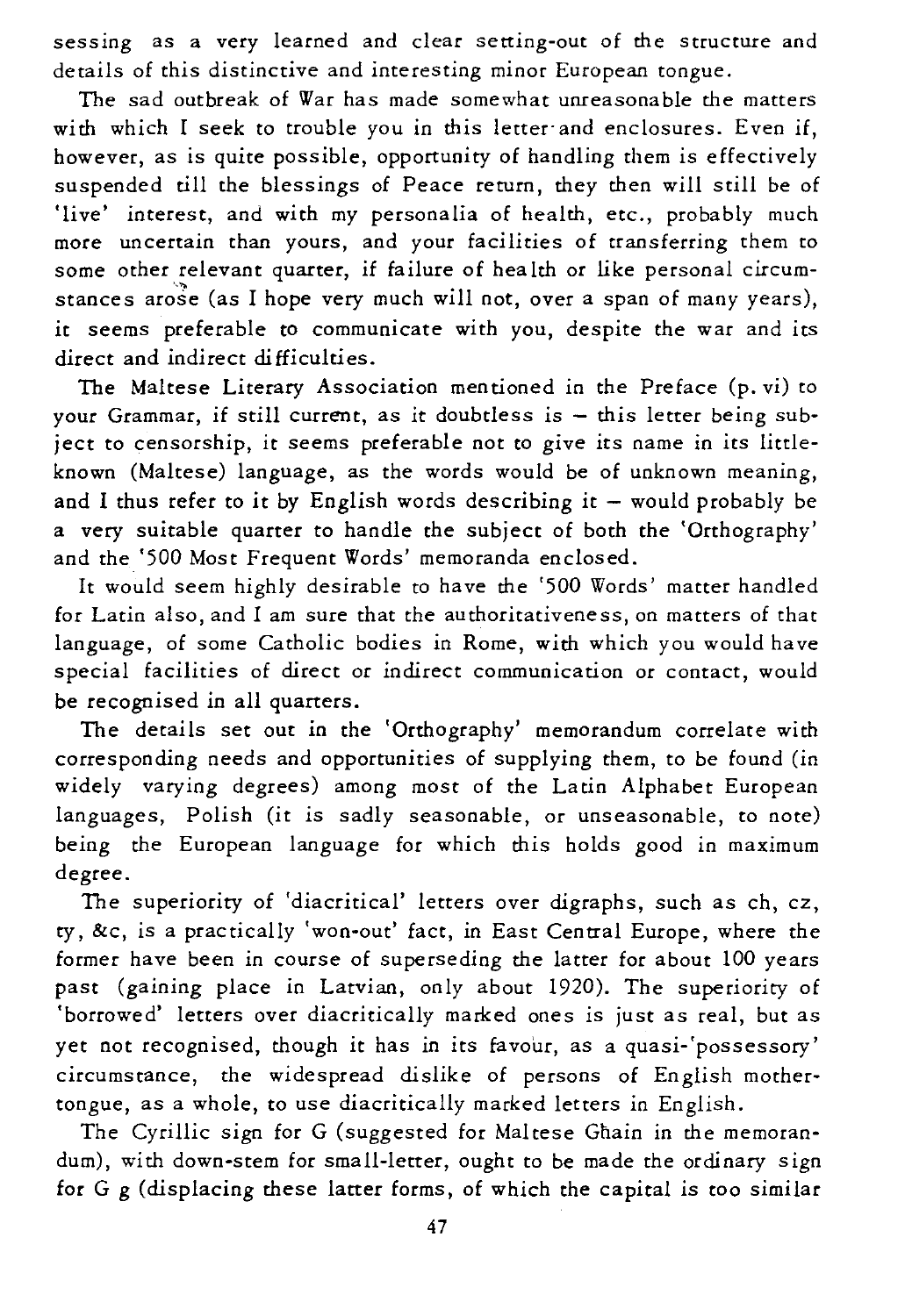to C, and the small-letter very clumsy), in all (or without waiting for 'all', in any) Latin-Alphabet European languages. Further, though less pronouncedly, the Cyrillic letter for I i is a better form ( $\texttt{H}$  H), and might reasonably supersede I i in all or any European Latin-Alphabet languages.

Apart from the anomolous use in Hungarian of S for the English Shsound (and Sz for the ordinary S (Ss) sound), Maltese X x *is* far the best symbol for the sound *in* any Latin Alphabet language (and better than the Cyrillic letter, with its 3-bar clumsiness, III IlI). I was interested, then, to see your mention of an East Anglian scribe, centuries ago, having proposed its use in English for sh (xal for shall, &c.). X x is, however, needed *in* various Latin-Alphabet tongues, with its Greek and *Cyrillic*  value (the Ch in Scots and German 'Loch' sound, including the softening of it in German, Irish, &c., to the 'ich' sound, when the contact vowel *is*  not an A or an 0). It would also be a better first-step change for Ksounding Ch, in English, French, etc., (words of Greek, &c., *origin)*  than (as a first-step) the more severely phonetic K. Extension of Maltese use of X x for the Sh-sound to any other language would thus be deprecatable, but the best sign for *it* (superior to any now in use, other than Maltese X, and ranking at least equal with that) would be Greek *Sigma* (capital shape, *in* reduced *size,* for small-letters). As a matter of typography, Sigma (capital shape) is a handsome letter, that would add to the beaury of a printed page, especially in the languages in which the Sh-sound is far commoner than it is in English.

In all these matters, printed forms alone should be considered, anent *[sic.] choice* of letter-forms for borrowing. If current non-Latin form *is*  too *like* some Latin letter, or otherwise not available, a suitable written form can always be trusted to evolve itself following adoption in print, within the wide limits of permissible divergence from printed form, of which printed and written small-letter L and S are examples. Until this happens, at worst, current written orthography of the sound could be continued, and change to new symbol made in printed form alone.

The wide time-range of work in this subject-matter *is* shown by the circumstances that the diacritical letters, which have been ousting digraphs in Europe during the past *100* years, winning adoption in Latvian, as already stated, as lately as 1920, were originated by Jan Hus over *500* years ago.

The high standard of your 'Grammar' makes it, I think, permissible, *without* any shadow of unagreeableness, to bring to your notice some points of which you may be glad to have note, re a second edition, mainly a suggestion of an appendix re *Semitic* gutturals generally, as aid to correct notion of Maltese Ghain and Q.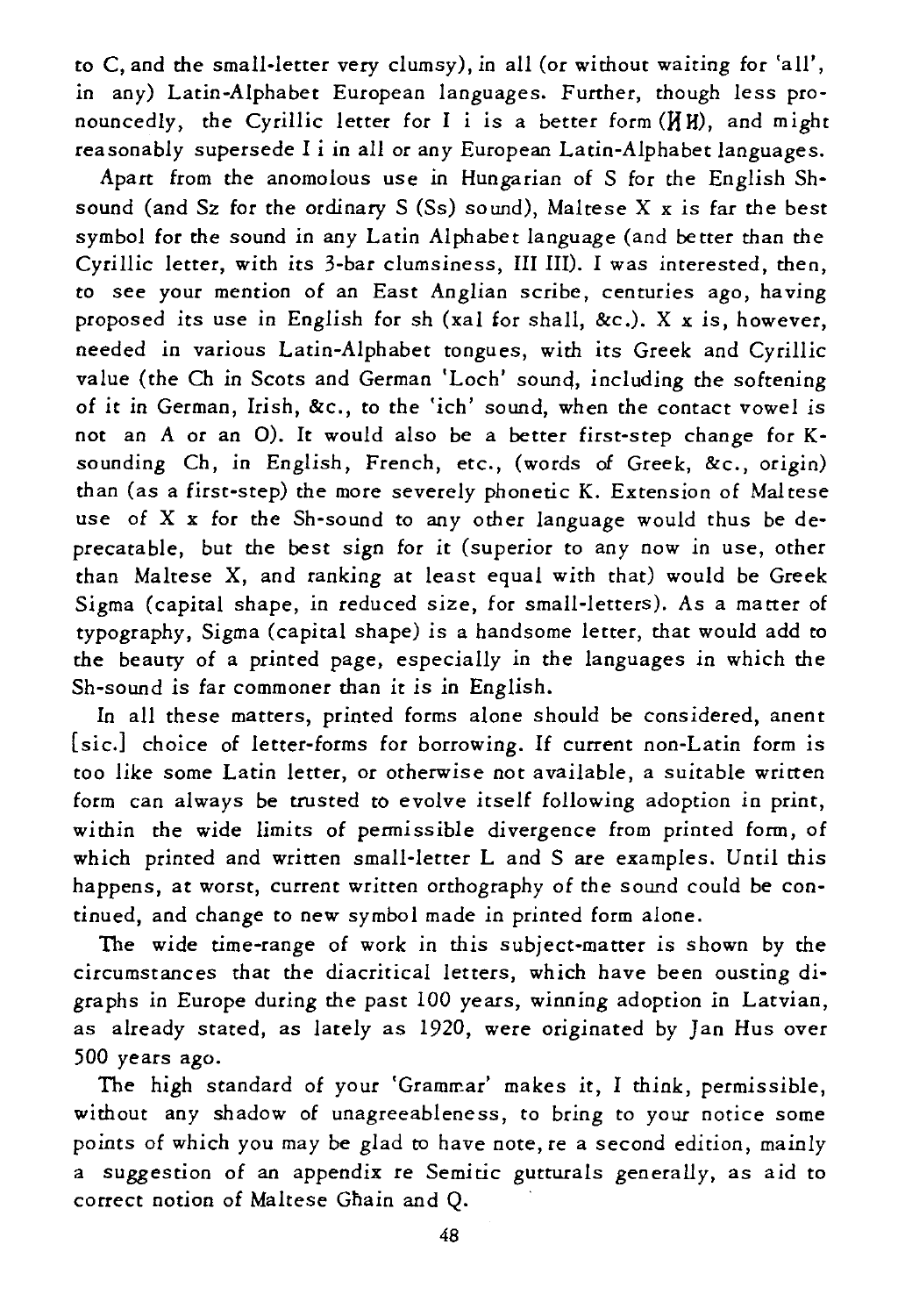A plain postcard acknowledgement of receipt (sc., bare acknowledgement, without any expression of opinion or undertaking to make any use or transmission of enclosures) would much oblige, owing to uncertainties of safe arrival of communications under War conditions, &c.,

I apologise for length and all other shortcomings.

 $\sim$ 

I remain, Reverend Dear *Sir,*  Yours faithfully, Francis WaIter Doheny.

PS. I should much appreciate your preserving for possible future reference the enclosures, instead of destroying them, even if no handling of them seems reasonable or practicable to you.

Following are the four memoranda accompanying the above letter.

# I. THE FIVE HUNDRED MOST FREQUENT WORDS (IN ANY LANGUAGE)

In recent years, the attention of those concerned with the teaching of languages to persons of other mother-tongues ('foreign languages'), and with various other special aspects of language, has been increasingly directed to the practical importance of the fact, which finds place for almost all languages, that a limited number (say, 500) of specially common words in a language occur more frequently than all its thousands of other words, collectively.

'Basic English', if not actually originating from advertence of *this*  fact, closely correlates with it. A *'basic'* (limited vocabulary) form of any language, however, necessarily includes, besides the (say) 500 commonest words, a large number (say, 300) of such other words as God, man, woman, child, sun, moon, bread, butter, milk, nose, ear, lung, horse, dog, blue, green, heavy, light, marry, die, (be) born, believe, win, lose, eat, drink &c., however far they are from being among the first five (or eight) hundred in frequency of occurrence.

In propounding the 500 (or other settled number) of most frequent words in any language, *it* should be quite clear from the outset that absolute, metaphysical certainty as to which words have, mathematically, the greatest frequency of occurrence, written or oral, or both, over the whole field of use of the language, even within a time *limit* of, say, fifty years back, *is* attainable only by the Omniscience of the Deity. The practical thing *is* to make as careful and painstaking a selection as possible, and to have some list, so drawn up, with or without amendments from some other source, made the authoritative list for that language, with the

49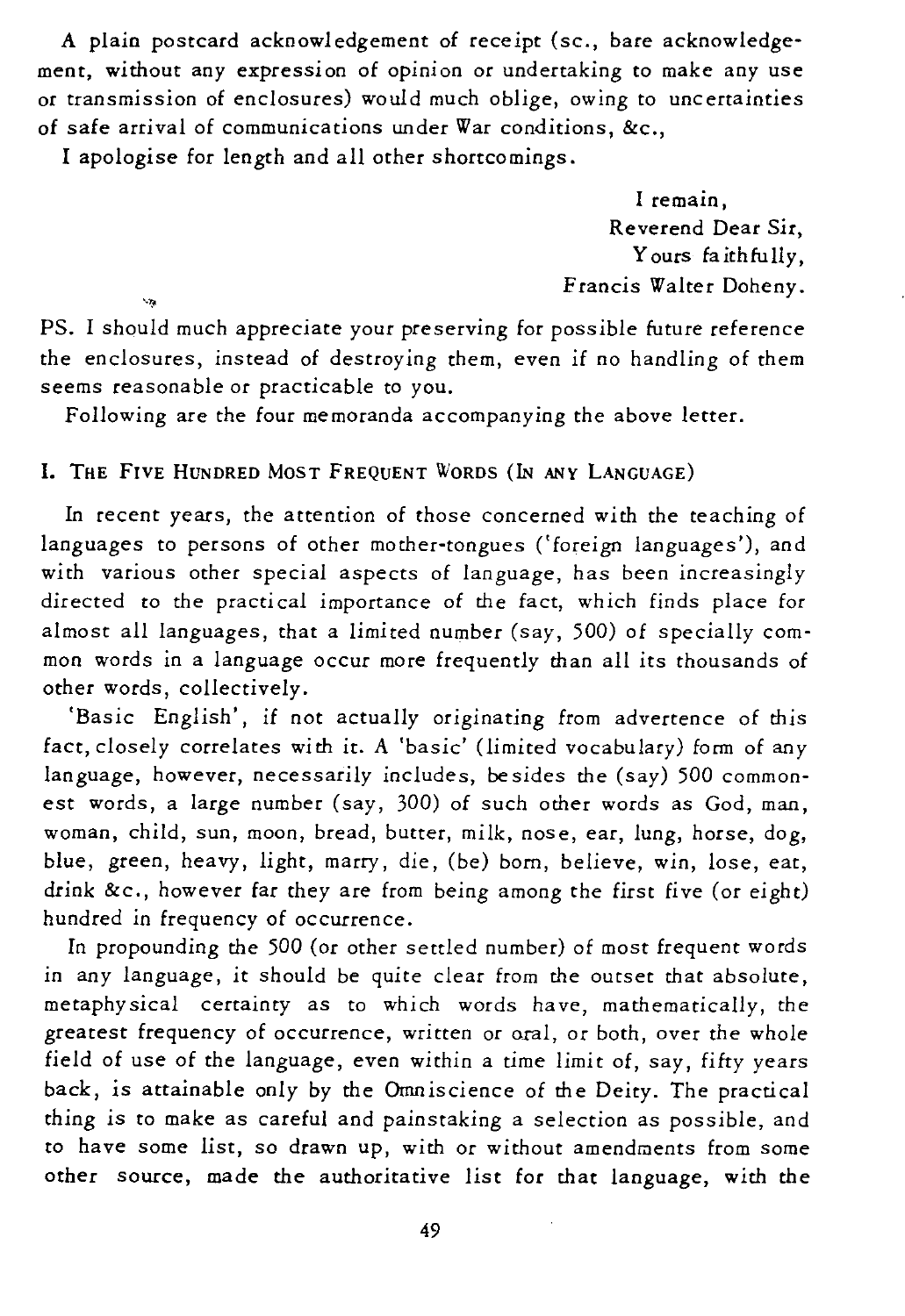sanction of some authority relevant to it, such as 'L'Academie Française' for French. Such list might preferably be divided into the 250 most frequent words and the 250 next most frequent. If, in actuality, to the omniscient eyes of the Deity, some fifty or more non-included words have an even ten to twenty per cent (on average) greater frequency than some equal number of included words, and some similar misassessment of relative frequency arises as between some of the first 250 words and some of the other 250, no essential harm arises: the list, despite its theoretical inaccuracy, remains an important aid to the learning of that language as a foreign tongue, and for various other practical uses. Its 500 words can, for instance, be taught as a matter~of-course part of an outset or first-half-year course, and the words accordingly omitted from vocabularies of texts, 'readers', *&c., in* that language.

A main preliminary to the framing of any such list *is* to settle what shall be regarded as a separate word. Each language naturally requires separate treatment *in this* respect. For English, *it* seems best to treat he, *his,* him, they, them, this, these, child, children, man, men, woman, women, am, *is,* are, was, were, be, been, do, *did,* done, see, saw, seen, *(&c., &c.)* - even does and says, because of the shottened vowel-sound, as compared with do and say - as, all, separate words. For Latin, sum, es, est, sumus, estis, sunt (and so on) seem best treated as separate words (but of course not all necessarily among the 500 most frequent). On the other hand, fuit (third person singular as the most frequent form) might preferably represent the whole of *its* tense, fui, fuisti, *&c.,* as *its*  members are regular inter se, the frequency of all *six,* collectively, in 1,000,000 or other counted number of words, being the criterion for inclusion or non-inclusion of 'fuit' (and so, for any similar word) among the 500.

H. SUGGESTIONS, CORRIGENDA, &C., FOR A 2ND EDITION OF 'GRAMMAR OF THE MALTESE LANGUAGE'

1. (General). References (mostly in 'Vocabulary) to comments, *&c.,* on a word in the body of the book, are very hard to trace, owing to the section numbers being noted only at the head of each (usually many-paged) ·section'. If every tenth page had at page-top the number of the section dealt with on the page, it would be very helpful.

2. Some of the Hebrew and Arabic words cited for comparison, *&c.,* are not translated, e.g., p.172, Rem.

3. p.66. Chapter V has no general heading, showing that *it* deals with verbs.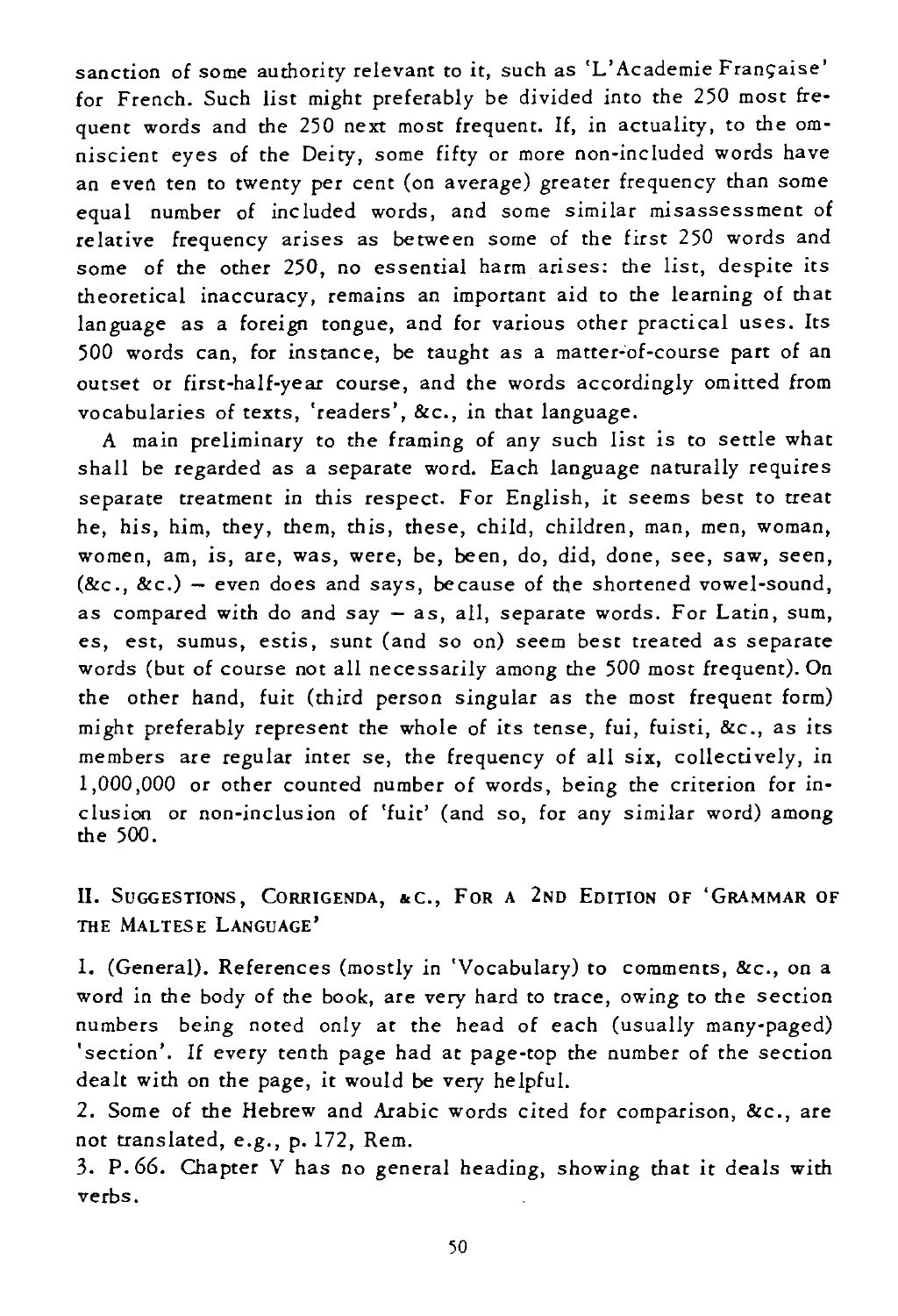4. P. 72. (ii) 'The auxiliary vowel may be a or i.' This seems to mean a for some verbs, i for others, not a and i, as alternative forms, for anyone verb of the relevant form. This might reasonably be stated expressly.

5. P. 73. Second last line of sec. 39. What radicals are 'homogeneous' for purposes of the rule stated?

6. P.130. III. ii. 'gerger to grow,'  $-$  ? misprint for 'growl.'

7. P. 155 (g) The wording seems based on either (1) 'the open vowel a,' (in qsamna, &c.) being long in se, or (2) *its* being lengthened by addition of -h. The shift of accent to last syllable in qasmuh, qsamtuh, qasmuk, shown in the table on p. 156 invites a similar comment.

For students of the language, ignorant of the actual fact, in particular, express assertion of whichever *is* the actual fact of the two numbered (1) and (2) just above, seems necessary.

In this connection, it may be suggested as within the range of the book, to include a short note on the rule for accent (stress) in Arabic, in a 2nd edition.

(Over? what part of the whole field of Arabic), the rule (as seen stated by writer, to best of recollection) seems to be that syllables may be (1) light; (2) middle; or (3) heavy. (A) A heavy final syllable attracts the stress.(B) If final syllable *is* not heavy, stress is on penultimate, unless (sc. as exception to (B) but not to (A) i.e., not derogating from heavy final syllable always attracting the stress) both penultimate and antepenultimate are 'light', *in* which case stress is on ante-penultimate.

Correctness or otherwise of above statement, and field of its application in different forms, &c., of Arabic, and apt terms of expression of difference between heavy, middle and light syllables will of course be known to the Rev. Author.

8. P. 2 Rem.2. Wording of latter part seems adjustable to 'a following word, if beginning with a vowel, even though closely united with the preceding word,' (&c.)

9. More than one reference is made to 'final aspirate h,' but no account is given of its pronunciation. This, per Miss Butcher's book, seems to be like the Ch in Scots Gaelic-German 'Loch'.

10. A short note definitely or conjecturally accounting for the frequent strange change of a into ie would be interesting.

### **Ill.** MALTESE ORTHOGRAPHY

The Maltese Alphabet could be very neatly, &c., freed from diacritically marked letters (other than H h) as follows.

1. **TH** (Cyrillic symbol for the English-Spanish Ch in 'church' sound)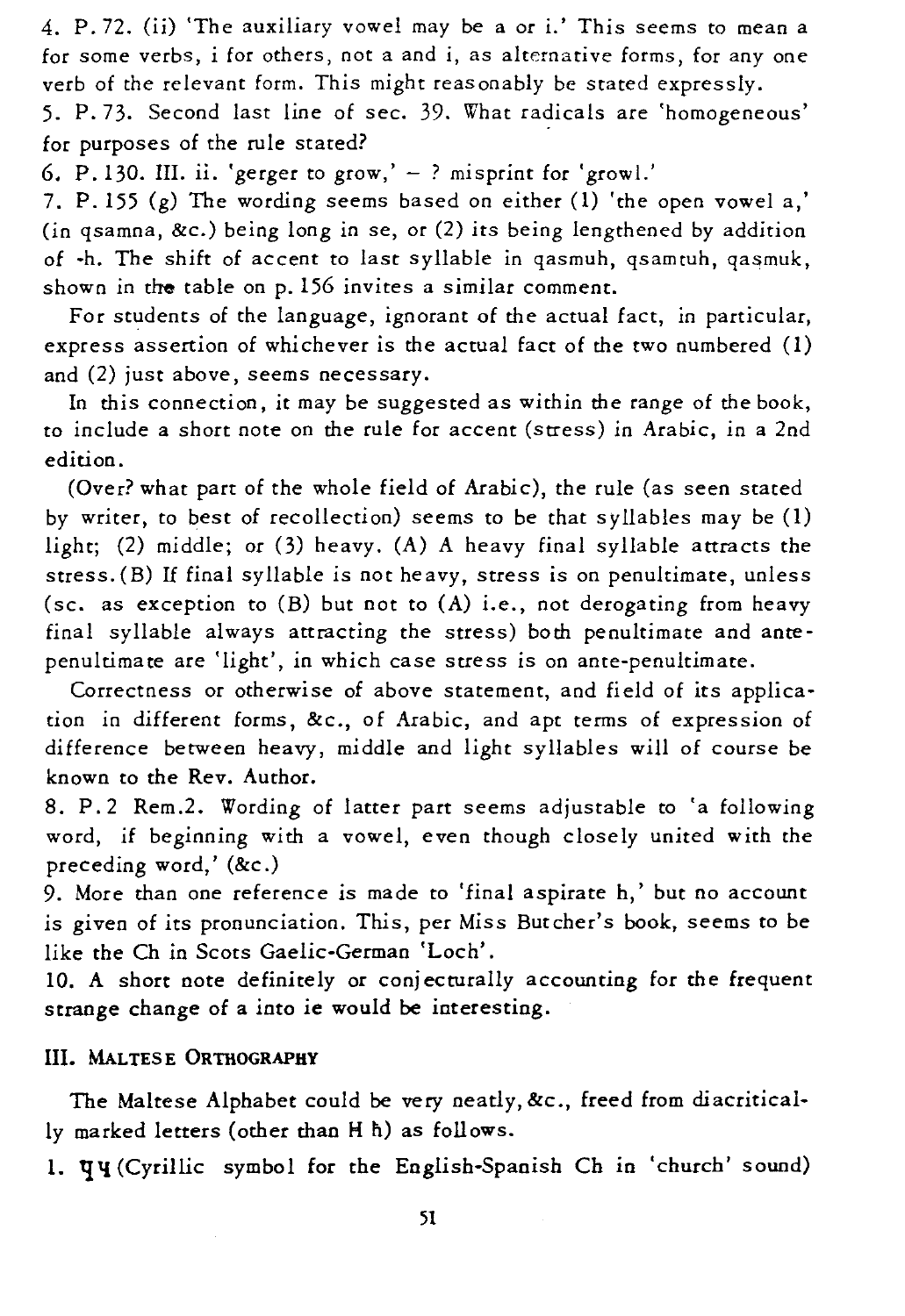instead of current  $\dot{C}$  ċ (for same sound).

2.  $\Delta \Delta$  (Greek Delta, D, with minuscule same shape as majuscule, in smaller size), for G g (sounding as English J j, Dz dz (Dz dz), in East Central European languages).

3.  $\Gamma$   $\Gamma$  (Greek Gamma, G, with minuscule same shape as majuscule, in smaller *size,* as *in Cyrillic* Alphabet, but with a down-stem (sc., *like* p, &c.) added, desirable even as a Cyrillic letter, and as a Latin-Alphabet letter reasonably necessary, to differentiate from small-letter r), for Gh gh.

4. 33 (Cyrillic Z z), or  $\sqrt{\Delta} x$  'Spiegeibild' (mirror-reversal) of Latin Z z, or one of these forms as majuscule and the other as minuscule, for  $\ddot{Z}$   $\dot{z}$ . It would, however, be preferable to use Z z for its normal European value (outside German, Italian, and Spanish), at present represented in Maltese by  $\bar{Z}$  *i*, and to use the new sign here suggested for the much less common sound of current Z z, *i.e.,* the close-blent Ts sound, which Z z has usually *in* Italian, and uniformly in German.

Assnming H h continues *in* use as now for silent H, no suitable letter form (sc., without diacritical mark) *is* available for H. h, that *is* to say no borrowable form, which can, without arbitrariness, be made to represent the sound of ordinary aspirate H. If, however, Maltese were to adopt Greek Sigma (S) (majuscule, in reduced *size,* for minuscule also) for the English Sh-sound, instead of current  $X$  x,  $X$  x would then be available to represent the aspirate H sound, as in Serbian *in* which, before a vowel, *its* etymological sound of Ch in (Scots, *Gaelic* and German) 'Loch' *is*  worn-down to a simple aspirate H sound (Croatian and Slovence use H h for both sounds, the Ch-in-Loch *etymological* sound, and the actual **H**sound to which *it* has worn down in these languages, when immediately preceding a vowel).

X x *is,* however, so frequent *in* Maltese, that substitution of another letter for *it,* and diversion of X x itself to supersede present H h, represent a radical and in practice difficult departure from *existing* orthogra phy, for attainment of which *it* would be regrettable to delay the other changes suggested above. Accordingly, the substantive proximate suggestions herein made are to be taken as contemplating retention of H h, and aiming only at the clearing-away of the other diacritical letters (as stated at outset).

### IV. MALTESE GH AND O

The Semitic guttural sounds and the Maltese modifications of them are so strange and difficult to persons of Aryan mother-tongue (at any rate,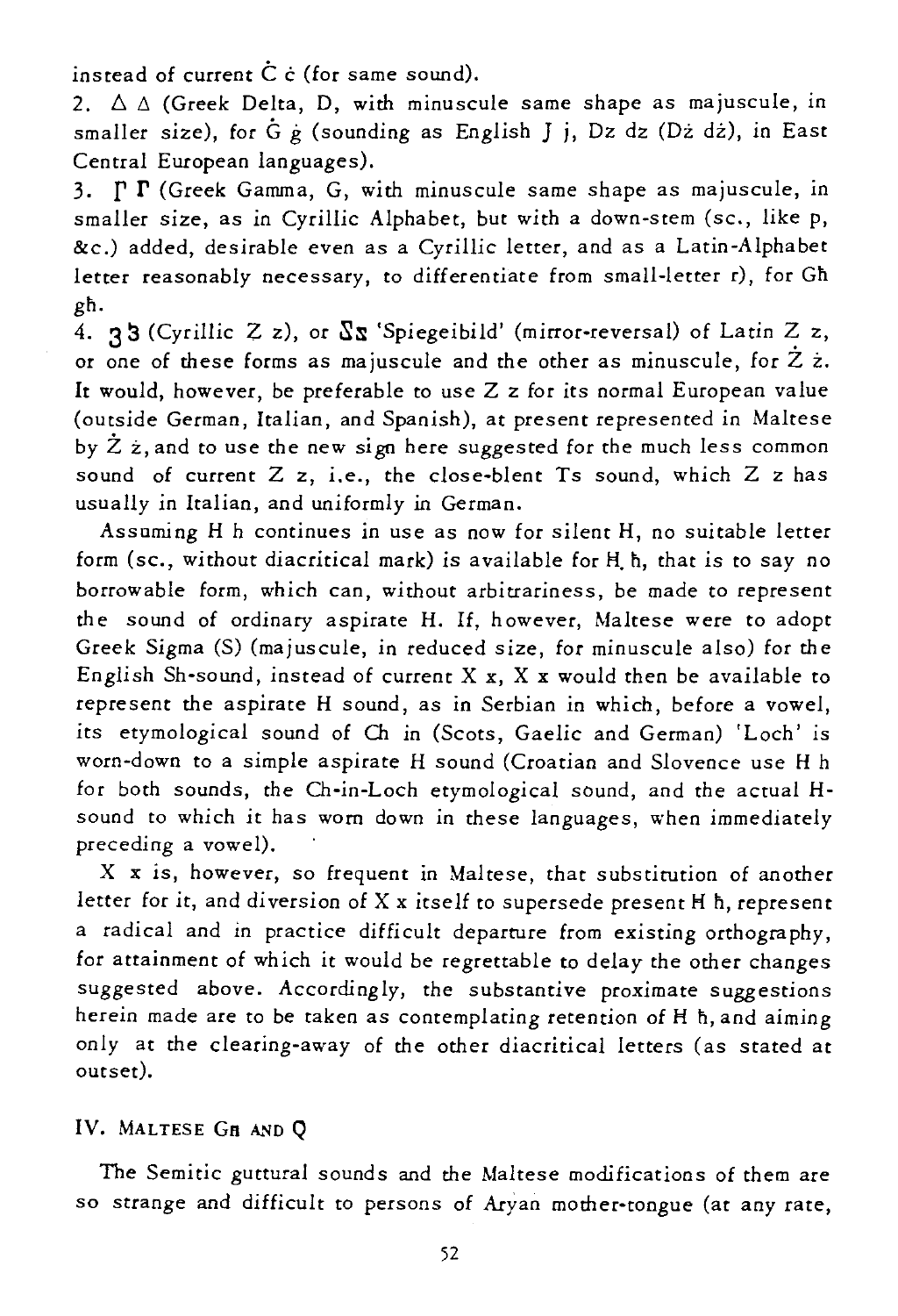to those whose mother-tongue is English) and they occur so frequently in Maltese that a short excursus or appendix on the subject be a welcome addition to a second edition of 'A Grammar of the Maltese Language.'

Such excursus, while giving specially detailed and helpful directions for the correct pronunciation (articulation) of Gh and Q, would also note, and differentiate from one another (and from Maltese Ghain and Q)

1. (Simple) Alif (heard before an initial vowel in German, also?);

*2. 'Alif* with hamza' (which, according to 'Additional Notes' on page 281, is the same sound as Hebrew aleph);

3. Ghrain<sup>®</sup> (a uvular articulation of R, which is said to have vogue among some Frenchmen and Germans, in pronouncing R in their respective languages, being called *in* French 'R grasseye').

4. General Semitic Ghain;

5. General *Semitic* Qaf {Qof) (deep guttural);

6. Maltese modified or worn-down form of Ghain;

7. Maltese modified or worn-down form of Qaf.

'Sharply parting the roots of the tongue from the wall of the throat' (the description of Maltese Q given on p.7 of the 'Grammar') seems to the writer hereof a physical impossibility, and Miss Butcher's 'an articulate pause' conveys no meaning, though her alternative description, comparing it to the 'suppressed cackling of a hen' *is* not unhelpful. (Qaqa *is* Maltese for 'cackle.')

It seems curious (and might perhaps be useful to explain) how a sound which 'has lost its affinity with k' ('Grammar' p.7) comes to represent not only the Semitic Qaf, but also, in some words, ordinary Arian K (hard C), e.g., qampiena (bell), Isqof (bishop), in both of which, of course, the sound *is,* etymologically, an ordinary K (hard C) sound.

Description on p.6, of (general) Semitic Ghain, as 'produced by a sharp opening of the vocal chords,' seems to writer hereof not clearly differentiated from 'alif', which he takes to be a 'crisper', more sudden opening of the vocal chords (involved in uttering a vowel sound) than the ordinary English articulation of initial vowels.

Miss Butcher's representation of Maltese Ghain as an 'ah' sound or articulation, preceding the substantive vowel of the syllable, seems to writer hereof to convey a fair idea of the articulation of Ghain, at least, of what Maltese and general Semitic Ghain have in common, though *it*  throws no light on the difference between them.

Anything that can be said, *in* any such excursus or appendix as suggested, on the *articulation,* &c., of the *Semitic* gutturals above-noted, not occurring in Maltese, would probably be most helpful to a correct ap-

53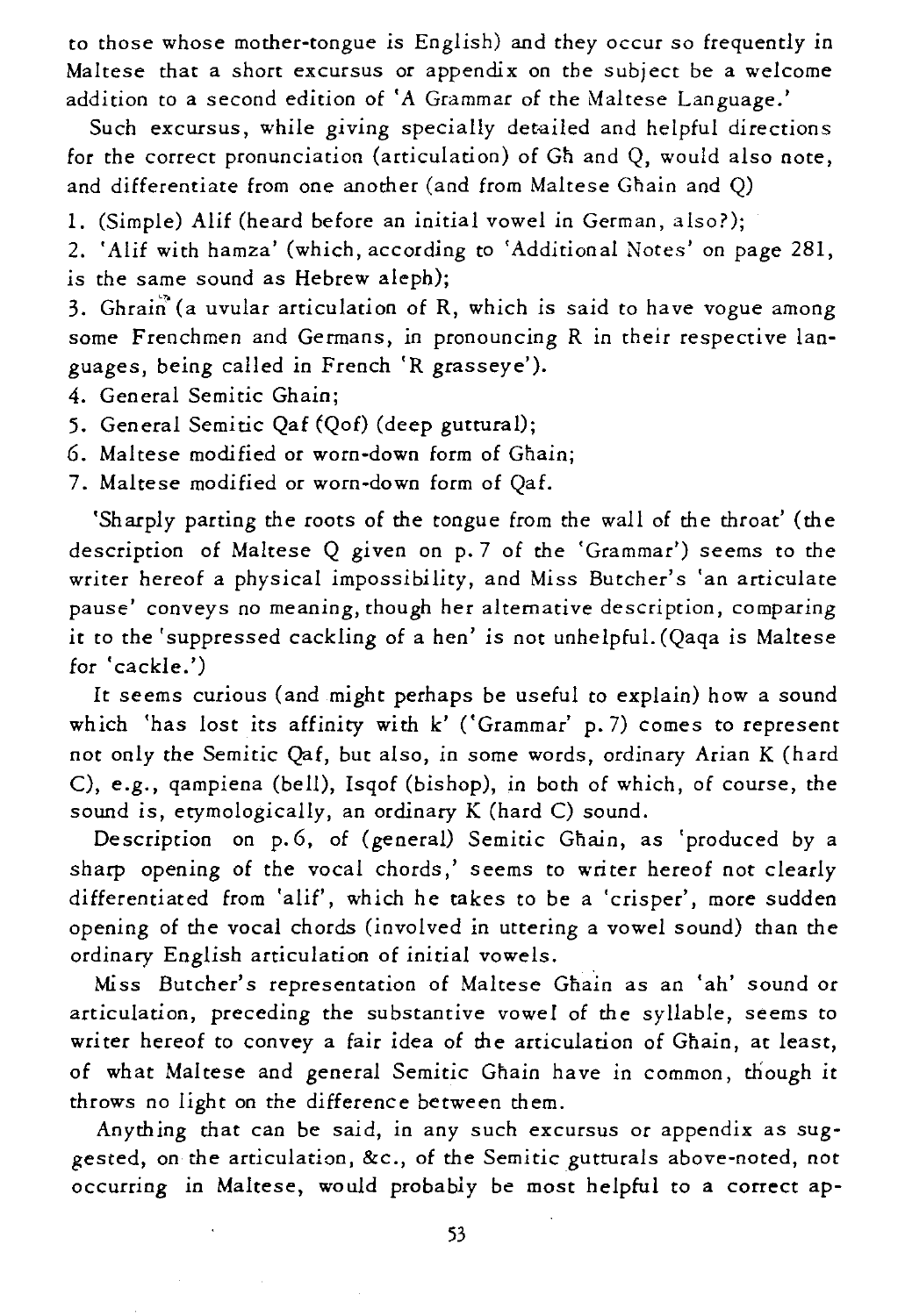prehension and articulation of the worn-down forms of two of them, which do occur (and as very frequent sounds), in Maltese, Gh and Q.

# (Finis)

Although I will not comment on the content of the above letter, I feel *it*  important to point out that Fr. Sutcliffe seems to have written a reply to it on October 8th (this date is scribbled in pencil on the top right hand corner of the first sheet). I did my best to recover Sutcliffe's reply hut all efforts proved futile. I was told by Fr. Bernard Leeming S.J., a very close companion of Fr. Sutcliffe's and his literary executor, that Sutcliffe, though methodical, was never a practically efficient character. He never kept copies of the letters he wrote. So, I wrote to the parish priest of Thomastown in an attempt to contact Doheny himself. Unfortunately, Doheny was no longer alive, but the parish priest, Fr. Michael Carrol, sent me some very interesting, if not so useful, information. Here is the relevant part of his letter to me.

> Parochial House, Thomastown, Co. Kilkenny. 27-10-69

### Dear Mr. Buttigieg,

In reply to your query of the 15th re Francis Doheny I am afraid I have to confess a rather disappointing search for information.

Francis Doheny died here in Thomastown *in* what was then called the 'County Home', now St. Columba's Hospital, on 13/2/62 at the age of 62 (I think). He was an utter genius but also completely impractical. He qualified as a solicitor, worked for a time in Somerset House till they got rid of him somehow. He then practised, if that is the right word, in Kilkenny his native town, but he always saw so many loopholes in the law that he argued as much for the opposition as for his client and his cases were interminable, so he ended up a pauper and spent about the last 20 years of his life here.

He spent those years study ing all kinds of abstruse problems, legal, linguistic, etc., and corresponded with all kinds of people. He fell out with all relations, and I have not been able to discover any close surviving relatives. He refused even to be buried in family plot.

All this meant, of course, that if he made a will  $-$  and so far I do not know that he *did* - he had nothing to will except *his* books and papers, and no one among the few friends he had left felt sufficiently interested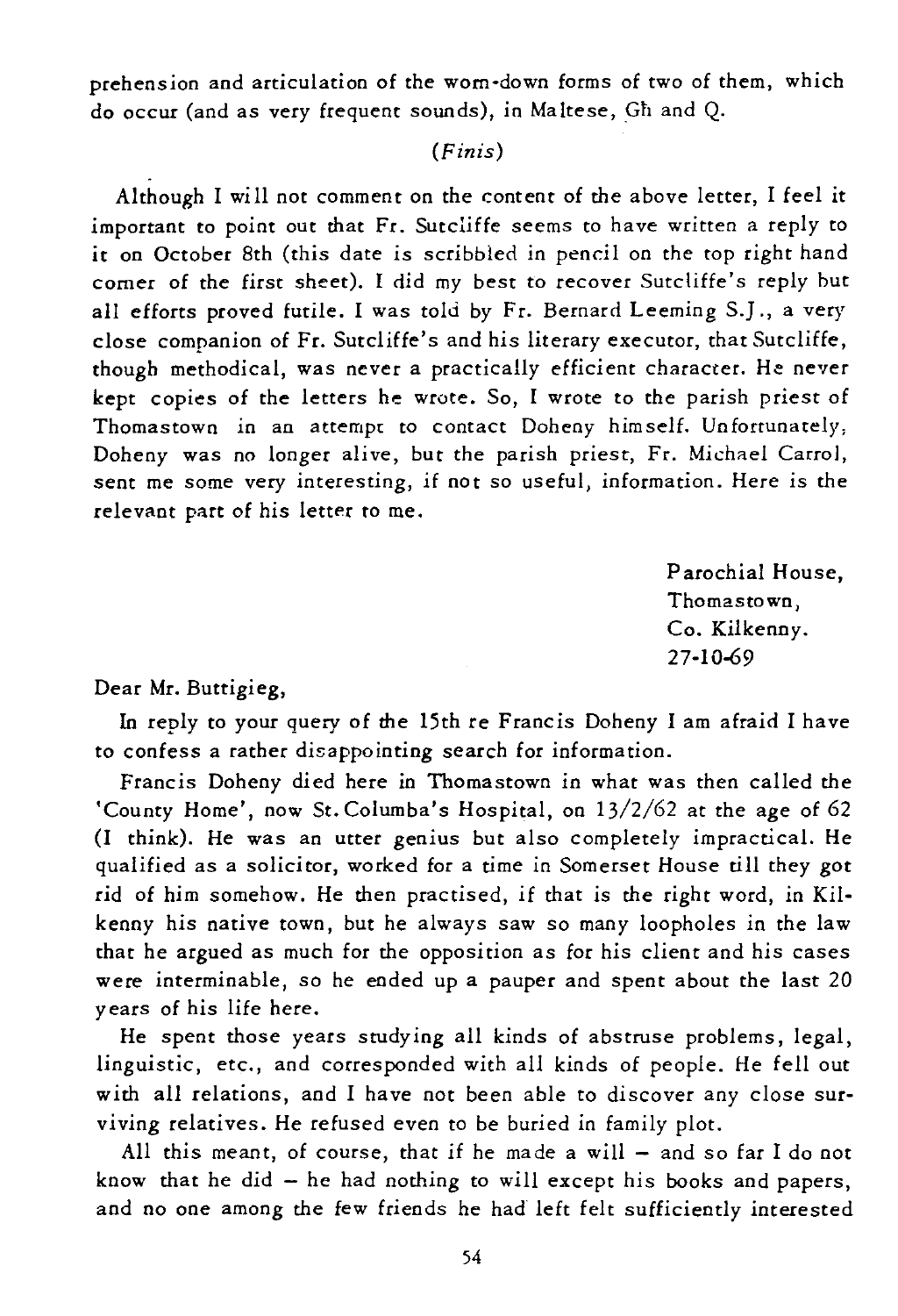or authorised to take charge of them. So they were packed in a few boxes and left there for some time, till a change of administration or one of those periodical clean-up and renovati on jobs got under way or something got them moved and apparently dumped as ,waste paper. This is an assumption. No one there now seems to know what really happened to them.

So I do not see much hope for the recovery of any of his papers at this stage.

Nearly all the few friends who maintained contact with him and especially those who shared some of his interests have now passed on too. I am thinking particularly of my old Professor of Greek, Mr. Peter Byrne with whom Mr. Doheny corresponded. He was interested in Maltese too as he spent a good while during the first world war as an interpreter there  $\dots$ 

But you are not interested so much in Mr. Doheny as in Fr. Sutcliffe and his reply to Doheny's letter! And except a miracle occurs I do not see much hope of its recovery ...

That is, I am afraid, all I can do for you. I never knew Mr. Doheny myself, though I met him once when I called to see a patient in the Co. Home. I have been stationed here only for the last four years.

> Yours sincerely, Michael Carroll.

This leaves us with the last item of Fr. Sutcliffe's papers; namely, the notes found in *his* own copy of *A. Grammar of the .Ilaltese Language.* I will, naturally, reproduce them in full, indicating the two pages between which every note was found. Between pages 18 & 19:

Gram. p. 19 bieba tal-hobz = crumb of bread from Arab.  $\overrightarrow{L}$  lubabu. Lane gives only  $\overrightarrow{L}$  $\overrightarrow{H}$  = fine flour or meal Freitag "  $\therefore$   $\therefore$   $\therefore$  = medulla (panis)  $\frac{3}{4}$ بَابَهُ \*  $\frac{3}{4}$  = fine flour (Algerian) أَيَانَة<sup>'</sup> : Dessoulavy p. 58:  $ink = linka$  (some say inka orange = laringa (some say aringa jasar = slavery  $i$ assar = to enslave.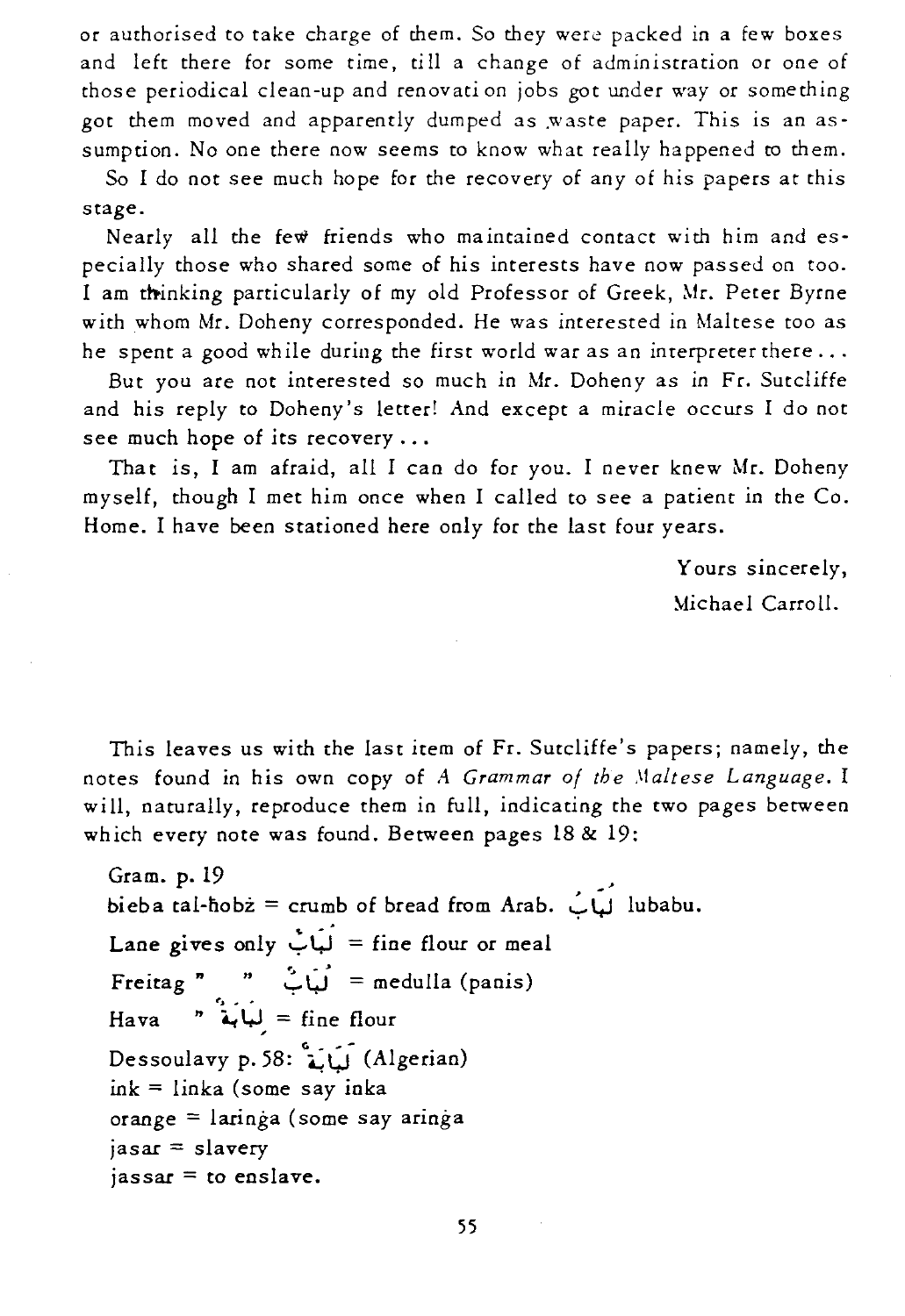```
Between pages 24 & 25: 
  Maltese Gram. p.24 
  add qattiel (Cremona) 
       harrar
       saijied
                    " 
                           fr. sad 
       habbiez 
                    " 
       zebbiegh " 
       sensâl (Cremona. [also Falz. sensiel] fr. sansil
Between pages 52 & 53: 
  Maltese Gram. p.53 
  warese Gram. p. 55<br>(c) Similarly in Hebrew, Joüon \neq \neq 91d& e.<br>(b) """ \neq \neq 126h who calls it accusative of local
  (c) Similarly in Hebrew, Joüon \neq\neq9ld& e.
      determination. 
Between pages 56 & 57: 
  Maltese Gram. p. 57 
  add rieqed (Cremona) 
       niezel ( " 
               really pres. part. 
  add hâfi (Cremona) fr. hefa
       miexi
                 \overline{1}nami " " nema 
Between pages 72 & 73: 
  Alla jaf x'inhu jaghmel = God knows what He is doing
  Alla jaf x'inhu l-ahjar = " what is best
  p. 73 Sh'd be hemez, jehmez ... 
  p. 135 stieden. Aquil. Structure p. 83 says from \omega[The Arabic put in by Sutcliffe, here, is incorrect. He must have mis- - read the transliteration in Structure - it should be from '0 j' , with 
hamza.]
  Between pages 98 & 99: 
  p.98 add swied, jiswied 
                                   to grow black Falzon, Cremona 
  p.99 add djieq, jidjieq, 
                                   to become narrow Falzon, Cremona 
             xjieh, jixjieh, 
                                   to age
             mlieh, jimlieh, 
                                   to become brackish " 
                                                                     " Between pages 114 & 115: 
  add ghawwem (Cremona 
       hawwel (
       dewwem (
```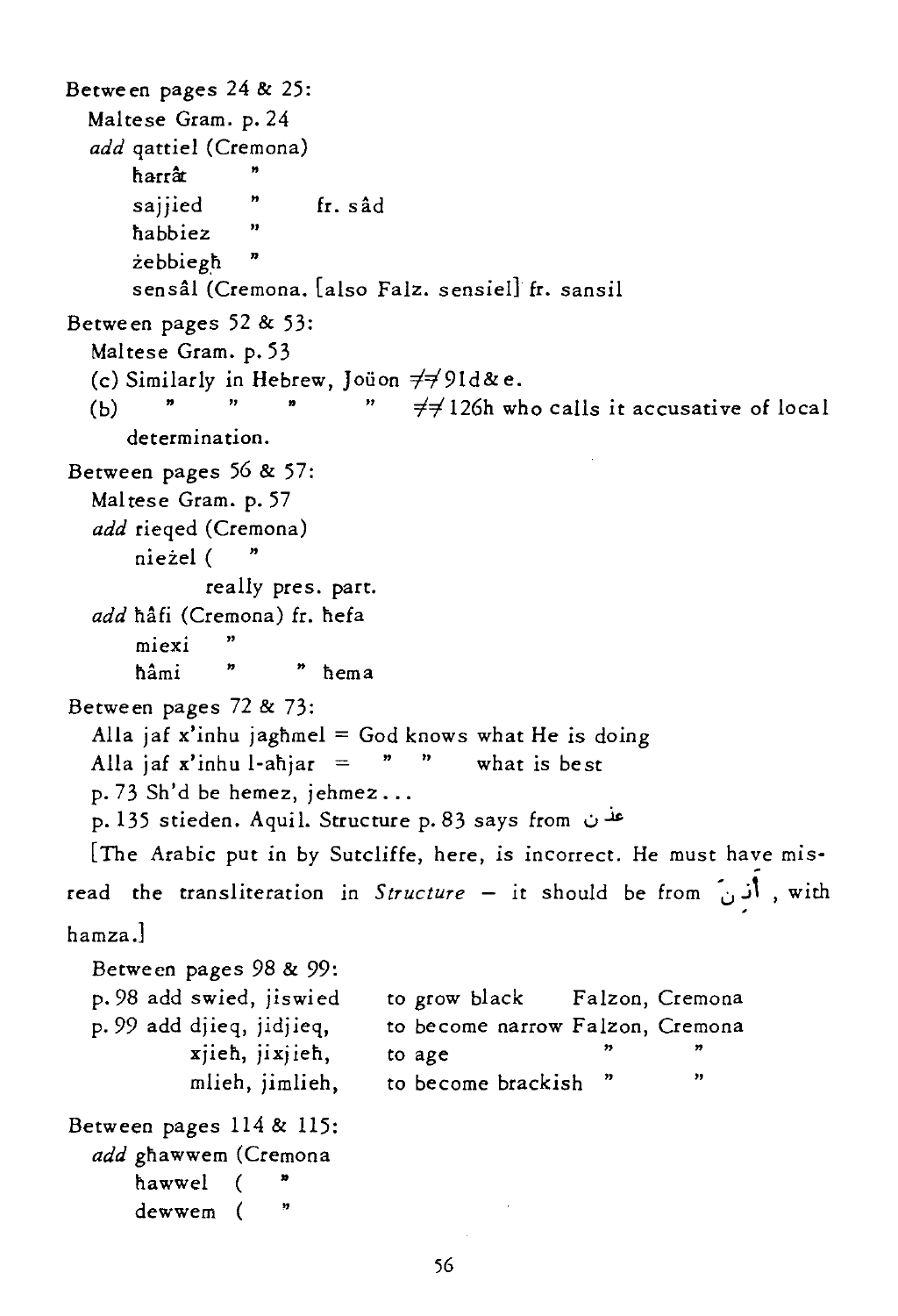dewweb (Cremona ghajjar (<br>fawwar ( dewwaq ( rejjah ( Between pages 120 & 121: Maltese Gram. p. 120. ghema, jaghmi, moghbi (Cremona) .<br>hena jibni س beka jibki ~ gera j igri **u,r':"**  me xa jimxi ... kera jikri 5, U 3F lewa jilwi to twist fela jifli " scrutinise فَلَمَّ feda jifdi redeem سَ tena jitni fold تَنبَى xewa jixwi roast شَوَى nata j anti ~ transgress, sin rema jarmi *(وَفَ*<br>heba  $\overrightarrow{L}$  imp. = Dozy gives vulg. يَحَمَّى 9 di II *erent cLas se* s [It is not clear to which 'classes' Sutcliffe is referring here.] nefa not in Cara ~ have the feet, hoofs worn by walking nela hema  $\bar{em}$  imp. = to heat (dialect) qeda فَغَس<br>qela **أَبَى :**but cf) قَلَى qela <sub>ق</sub>َلاَ appar also = ghewa jaghwi (1) scream, cry out  $E$  F (2) ins tigate against *t* <sup>F</sup> beda jibda nesa jinsa ~ mela sewa, jiswa أسوى qara jaqra **\i**